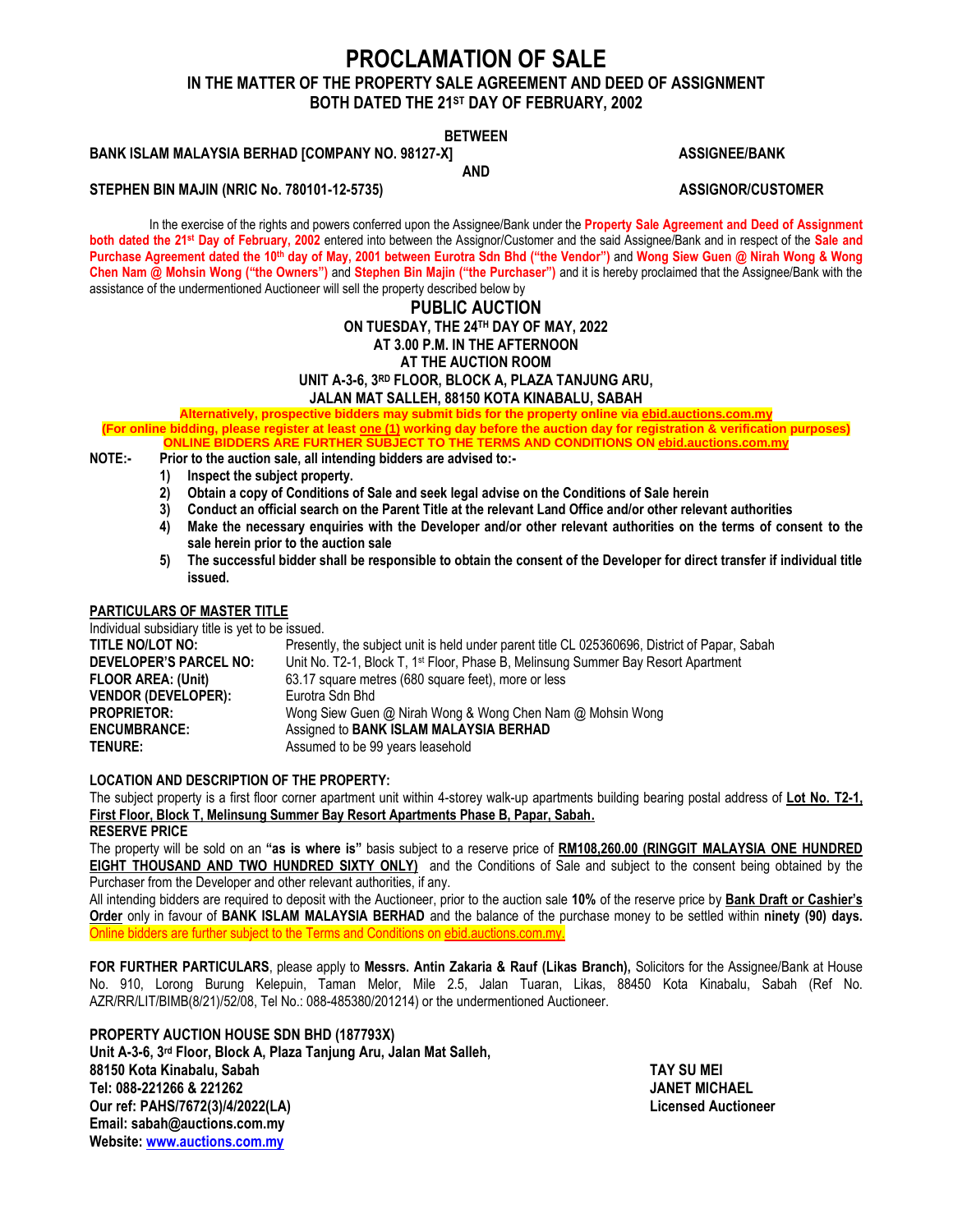# **PERISYTIHARAN JUALAN**

# **DALAM PERKARA MENGENAI PERJANJIAN JUALAN HARTANAH DAN SURATIKATAN PENYERAHANHAK KEDUA-DUANYA YANG BERTARIKH 21 HARIBULAN FEBUARI, 2002**

# **ANTARA**

#### **BANK ISLAM MALAYSIA BERHAD [NO. SYARIKAT: 98127-X] PIHAK PEMEGANG SERAH HAK/BANK DAN**

### **STEPHEN BIN MAJIN (NRIC No. 780101-12-5735) PIHAK PENYERAHHAK / PIHAK PELANGGAN**

Menurut kuasa dan hak yang telah diberikan kepada Pihak Pemegang Serah Hak/Bank di bawah **Perjanjian Jualan Hartanah dan dan Suratikatan Penyerahanhak kedua-duanya yang bertarikh 21 haribulan Febuari, 2002** di antara Pihak Penyerahhak/Pihak Pelanggan dan Pihak Pemegang Serah Hak/Bank dan berkenaan dengan **Perjanjian Jual Beli bertarikh 10 haribulan Mei, 2001** di antara **Eurotra Sdn Bhd ("Penjual (Pemaju)")** dan **Wong Siew Guen @ Nirah Wong & Wong Siew Nam @ Mohsin Wong ("Tuan Tanah")** dan **Stephen Bin Majin ("Pihak Pembeli")** adalah dengan ini diisytiharkan bahawa Pihak Pemegang Serah Hak/Bank dengan dibantu oleh Pelelong yang tersebut di bawah akan menjual hartanah yang diterangkan di bawah secara

# **LELONGAN AWAM**

# **PADA HARI SELASA, 24 HARIBULAN MEI, 2022 PADA PUKUL 3.00 PETANG DI BILIK LELONG UNIT A-3-6, TINGKAT 3, BLOK A, PLAZA TANJUNG ARU, JALAN MAT SALLEH, 88150 KOTA KINABALU, SABAH**

**Secara alternatif, penawar yang berminat boleh mengemukakan bidaan untuk Hartanah atas talian ("online") melalui laman web [ebid.auctions.com.my](http://www.ebid.auctions.com.my/) (Untuk bidaan atas talian, sila daftar sekurang-kurangnya satu (1) hari bekerja sebelum hari lelongan untuk tujuan pendaftaran & pengesahan)PENAWAR ATAS TALIAN ADALAH SELANJUTNYA TERTAKLUK KEPADA TERMA-TERMA DAN SYARAT-SYARAT DI [ebid.auctions.com.my](http://www.ebid.auctions.com.my/)**

**NOTA:- Sebelum lelongan, semua penawar adalah dinasihatkan seperti berikut:-**

- **1) Memeriksa hartanah tersebut**
	- **2) Membuat carian hakmilik secara rasmi di Pejabat Tanah dan/atau Pihak Berkuasa yang lain**
	- **3) Membuat pertanyaan dari Pemaju/Pemilik Tanah dan/atau Pihak Berkuasa yang lain berkenaan dengan syarat-syarat pindahmilik.**
	- **4) Mendapatkan sesalinan Syarat-syarat Jualan dari Pelelong dan mendapatkan nasihat guaman mengenai syarat-syarat tersebut.**
	- **5) Penawar yang berjaya bertanggungjawab untuk mendapatkan kebenaran Pemaju untuk pindahmilik terus kepada namanya sekiranya hakmilik individu telah dikeluarkan.**

#### **BUTIR-BUTIR HAKMILIK INDUK**

Hakmilik subsidiary masih belum dikeluarkan

| <b>NO. HAKMILIK /LOT:</b> | Pada masa ini, harta subjek dipegang di bawah hak milik induk CL 025360696, Daerah Papar, Sabah. |  |  |
|---------------------------|--------------------------------------------------------------------------------------------------|--|--|
| <b>NO. PARSEL PEMAJU:</b> | Unit No. T2-1, Blok T, Tingkat Satu, Fasa B, Melinsung Summer Bay Resort Apartment               |  |  |
| <b>KELUASAN LANTAI:</b>   | lebih kurang 63.17 meter persegi (680 kaki persegi)                                              |  |  |
| PENJUAL(PEMAJU):          | Eurotra Sdn Bhd                                                                                  |  |  |
| TUAN TANAH:               | Wong Siew Guen @ Nirah Wong & Wong Chen Nam @ Mohsin Wong                                        |  |  |
| <b>BEBANAN:</b>           | Serahhak kepada BANK ISLAM MALAYSIA BERHAD                                                       |  |  |
| <b>PEGANGAN:</b>          | Diandaikan 99 tahun pegangan pajakan                                                             |  |  |

#### **LOKASI DAN PERIHAL HARTANAH:**

Hartanah tersebut adalah **seunit pangsapuri tingkat satu (lot tepi) sebuah pangsapuri 4 tingkat** yang beralamat di **Lot No. T2-1, Tingkat Satu, Blok T, Melinsung Summer Bay Resort Apartments Fasa B, Papar, Sabah.**

**HARGA RIZAB**

Hartanah tersebut akan dijual secara **"keadaan sedia ada"** tertakluk kepada satu harga rizab sebanyak **RM108,260.00 (RINGGIT MALAYSIA SATU RATUS LAPAN RIBU DAN DUA RATUS ENAM PULUH SAHAJA)** dan Syarat-syarat Jualan dan tertakluk kepada kebenaran yang diperolehi oleh Pembeli dari Pemaju/Pemilik Tanah dan Pihak Berkuasa yang lain, jika ada.

Semua penawar yang ingin membuat tawaran dikehendaki mendeposit kepada Pelelong, sebelum lelongan **10%** daripada harga rizab secara **Bank Deraf atau Kasyier Order** sahaja atas nama **BANK ISLAM MALAYSIA BERHAD** dan baki wang belian hendaklah dijelaskan dalam tempoh **sembilan puluh (90) hari. Penawar atas talian adalah selanjutnya tertakluk kepada terma terma dan syarat-syarat di ebid.auctions.com.my.**

**UNTUK MENDAPATKAN BUTIR-BUTIR SELANJUTNYA**, sila berhubung dengan **Tetuan Antin Zakaria & Rauf (Likas Branch), Peguamcara bagi Pihak Pemegang Serah Hak/Bank** di No. Rumah 910, Lorong Burung Kelepuin, Taman Melor, Mile 2.5, Jalan Tuaran, Likas, 88450 Kota Kinabalu, Sabah**.** (No. Ruj: AZR/RR/LIT/BIMB(8/21)/52/08, No. Tel: 088-485380/201214) atau Pelelong yang tersebut di bawah.

# **PROPERTY AUCTION HOUSE SDN BHD (187793X)**

**Unit A-3-6, Tingkat 3, Blok, A, Plaza Tanjung Aru, Jalan Mat Salleh, 88150 Kota Kinabalu TAY SU MEI Tal: 088-221266 & 221262 JANET MICHAEL Ruj kami: PAHS/7672(3)/4/2022(LA) Pelelong Berlesen Email: sabah@auctions.com.my Website: [www.auctions.com.my](http://www.auctions.com.my/)**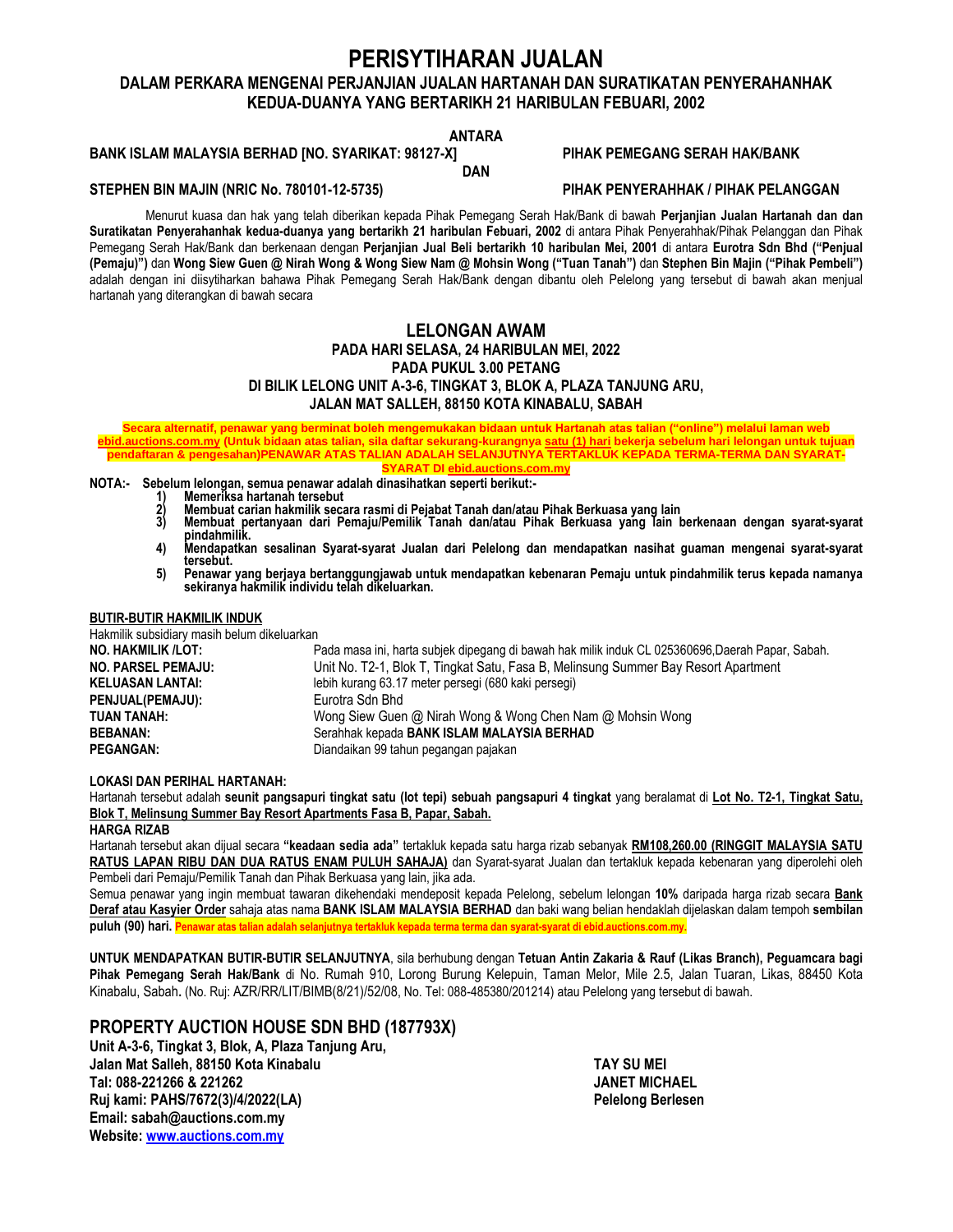# **CONDITIONS OF SALE**

# **1. ASSIGNEE'S POWER OF SALE**

This sale is made by **BANK ISLAM MALAYSIA BERHAD** ("the Assignee") in exercise of the rights, powers and remedies conferred upon them by the **Property Sale Agreement and Deed of Assignment both dated the 21st Day of February, 2002** executed by **Stephen Bin Majin (NRIC No. 780101-12-5735)** ("the Assignor/ Customer") subject to all liabilities and obligations pertaining to the property.

Tracing of ownership or the chose in action to the property shall be made by reference to the principal sale and purchase agreement, the property sale agreement, the property purchase agreement, deeds, instruments, contracts, or related documents listed in the Schedule hereto ("Related Documents") in the possession of the Assignee notwithstanding (if such be the case) that separate document of title or strata title for the property may be issued by the relevant authorities.

## **2. RESERVE PRICE AND BIDDING AT AUCTION**

- 2.1 The sale is subject to the reserve price ("Reserve Price") of **RM108,260.00 (Ringgit Malaysia: One Hundred Eight Thousand and Two Hundred Sixty Only)**
- 2.2 No bid shall be less than the previous bid and an amount to be fixed by the Auctioneer at the auction sale and no bidding shall be withdrawn or retracted.
- 2.3 Subject to the provision of paragraph *6* below the highest bidder for the property ("Property") described in the Proclamation of Sale shall be the purchaser thereof and the Assignee/Bank or the Auctioneer shall have the right to refuse any bid. If any dispute shall arise as to any bidding, the property shall at the option of the Assignee/Bank or the Auctioneer be put again for sale at the last undisputed bidding and the Assignee/Bank or Auctioneer may decide on the dispute and such decision by the Assignee/Bank or Auctioneer shall be final.

#### **3. BIDDING DEPOSIT**

Subject To paragraph 6.1 below, all intending bidders (except the Assignee) shall deposit with the Auctioneer, prior to the auction sale, a bank **draft or cashier's order** drawn in favour of **BANK ISLAM MALAYSIA BERHAD** for a sum ('Bidding Deposit") equivalent to ten per centum (**10%**) of the Reserved Price. Online Bidders are subject to the provisions of Clause(s) 2.4, 2.5 and 2.6 of the **Terms and Conditions on ebid.auctions.com.my for the manner of payment of the deposit.**

#### **4. AUTHORITY TO ACT/BID**

- 4.1 Any agent acting on behalf of another person is required to deposit with the Auctioneer, prior to the auction sale a letter of authority from such person stating that he is acting on behalf of the person.
- 4.2 If the sale is restricted to individuals and not to incorporated bodies or companies as specified by the Developer/Landowner and/or other relevant authorities, it shall be sold to individual persons only.
- 4.3 **If the sale is restricted to Bumiputra only, such bidders shall be Bumiputra**.
- 4.4 All intending bidders shall be required to verify their identities by showing the Auctioneer their identity cards prior to the commencement of the auction, failing which they shall not be entitled to bid.

#### **5. PROHIBITED TO ACT/BID**

- 5.1 A bankrupt shall not be allowed to bid or act as agent of the bidder. Where the bidder is a foreigner or a foreign controlled company it shall be the bidder's duty to ensure that the bidder is permitted by the prevailing laws, regulations and guidelines to purchase the property. All applications for approvals by such foreign bidder shall be at the sole responsibility and cost of the bidder.
- 5.2 In the event a bankrupt bids or acts as agent in relation to the sale of the property, the Bidding Deposit or Purchase Deposit, as the case may be, shall be forfeited by the Assignee/Bank and the property may be put up for sale again at a date and time to be fixed by the Assignee/Bank.
- 5.3 The Auctioneer with the consent of the assignee/bank shall have the absolute discretion and right to reject any bid by any bidder.

### **6. ASSIGNEE/BANK'S RIGHTS AT SALE**

The Assignee/Bank reserves the following rights:-

#### 6.1 **Right to bid**

To bid without having to deposit with the Auctioneer the requisite ten per centum (**10%**) of the Reserved Price, by itself or its agent. In the event that the Assignee/Bank is the successful bidder and so declared by the Auctioneer, the Assignee/Bank shall have the liberty to set off the purchase price against the amount due and owing by the Assignor/Customer under the said **Property Sale Agreement and Deed of Assignment both dated the 21st Day of February, 2002** and all cost and expenses of, in connection with and resulting from the sale;

#### 6.2 **Right to withdraw sale**

To withdraw, postpone and call off the sale of the property at any time before the fall of the hammer, and

#### 6.3 **Right to resell after withdrawal**

To sell the property withdrawn at any time or times subject to such conditions and provisions whether identical with or differing wholly or in part from the conditions and provisions applicable to the property to be auctioned at the present auction and in such manner as the Assignee/Bank may think fit.

#### **7. WITHDRAWAL OF BID**

Any bidder, who makes a bid but withdraws the same before the fall of the hammer, shall have their deposit equal to **10%** of reserve price forfeited as agreed liquidated damages for payment to the Assignee. The Auctioneer reserves the right to put the property again for sale at the last undisputed bid, or otherwise to adjourn the auction to another date.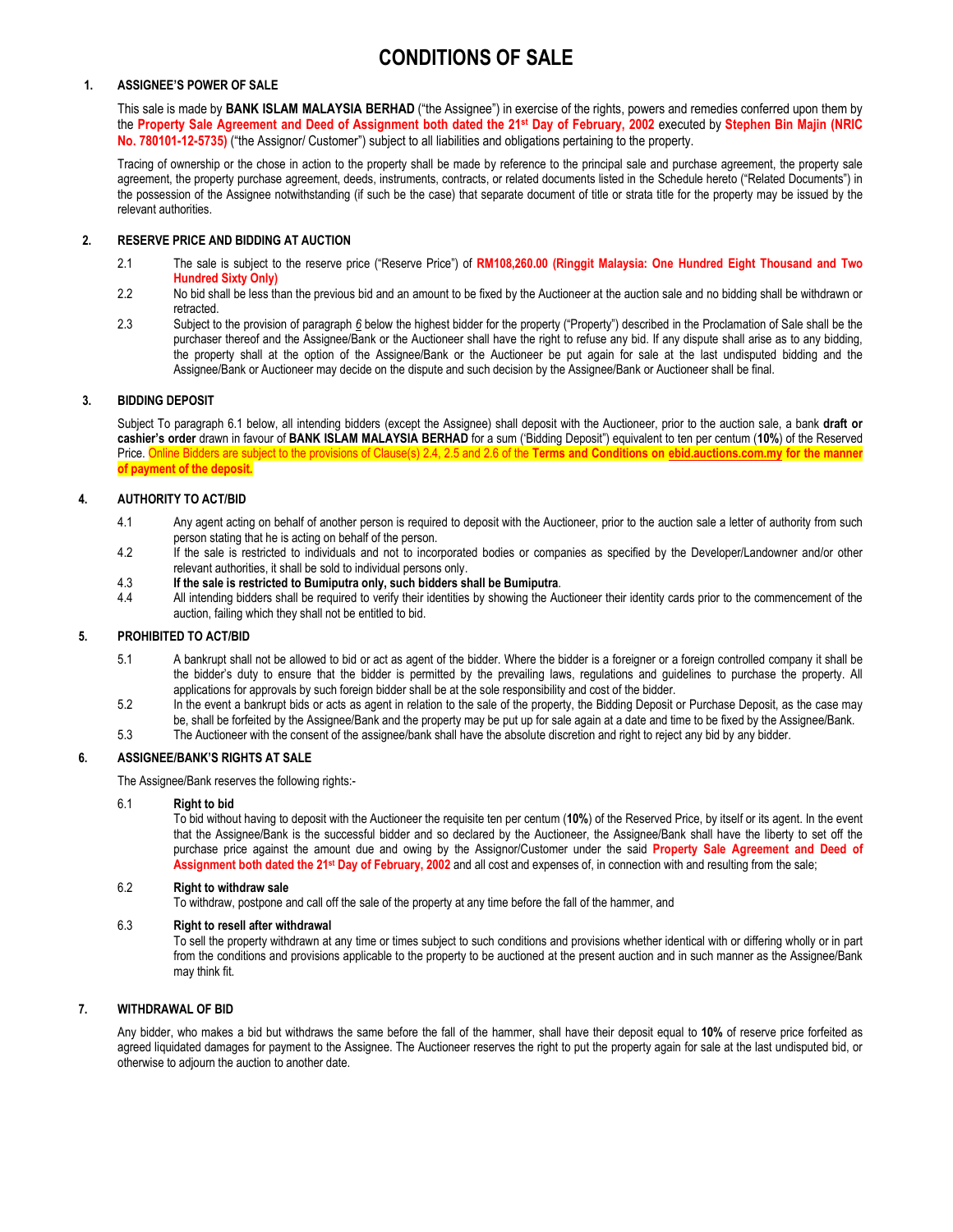#### **8. PAYMENT**

- 8.1 Immediately after the fall of the hammer, the successful bidder ("Purchaser") shall sign the Memorandum at the foot of these conditions.
- 8.2 In the event that the Total Purchase Price ("TPP") is higher than the Reserved Price, the Purchaser declared by the Auctioneer shall immediately pay to the Auctioneer a sum (Differential Sum) equivalent to the difference between ten per centum (**10%**) of the PD ("Purchase Deposit") and the Bidding Deposit either in **cash or bank draft/cashier's order** drawn in favour of **BANK ISLAM MALAYSIA BERHAD**, as payment of deposit and towards part payment of TPP.
- 8.3 In the event the purchaser fails to pay the Differential Sum or fails to sign the said Memorandum, the Bidding Deposit shall be forfeited by the Assignee/Bank and the property may be put up for sale again at a date and time to be fixed by the Assignee/Bank. The cost and expenses of, in connection with and resulting from such resale together with any deficiency in the price obtained at the resale comparing to the price obtained in the aforesaid sale shall be recoverable from the defaulting Purchaser. A certificate by an officer of the Assignee/Bank as to the costs and expenses of, in connection with, resulting from such resale shall be accepted by the Purchaser as binding, correct and conclusive.
- 8.4 In the event the Purchaser stops payment or countermands on the bank draft of the Bidding Deposit and/or the Purchase Deposit the property may be put up for sale at a date and time to be fixed by the Assignee/Bank. The costs and expenses of, in connection with and resulting from such resale together with any deficiency in the price obtained at the resale comparing to the price obtained in the aforesaid sale shall be recoverable from the defaulting Purchaser. A certificate by an officer of the Assignee/Bank as to the costs and expenses of, in connection with and resulting from such resale shall be accepted by the Purchaser as binding, correct and conclusive.
- 8.5 The balance of the TPP ("Balance Purchase Price") shall be paid by the Purchaser within **NINETY (90) DAYS** without any extension from the date of the sale by bank draft only drawn in favour of **BANK ISLAM MALAYSIA BERHAD**. The Purchaser shall at his own costs and expenses apply to the relevant State Authority for the consent to transfer not later than 14 days from the date of sale and procure the consent to transfer from the State Authority not later than 3 months from the date of sale, or such other extended period as may be granted by the Assignee/Lender as its absolute discretion from time to time.
- 8.6 In the event that the Purchaser defaults in complying with any of the conditions herein or fails to pay the Balance Purchase Price within the time allowed, then the Assignee may (without prejudice to their rights for specific performance) treat such default as a repudiation of the contract and terminate the sale without notice in which event the Bidding Deposit and the Purchase Deposit paid under clauses 3 and 8.2 above shall be forfeited by the Assignee/Bank and the property may again be put up on sale at a date and time to be fixed by the Assignee/Bank. The costs and expenses of, in connection with and resulting from such resale together with any deficiency in the price obtained in the resale comparing to the price obtained in the aforesaid sale shall be recoverable from the defaulting Purchaser. A certificate by an officer of the Assignee/Bank as to the costs and expenses of, in connection with and resulting from such resale shall be accepted by the Purchaser as binding, correct and conclusive.

#### **9. DEED OF ASSIGNMENT/TRANSFER**

Upon full payment of the TPP and subject to the consent being obtained by the Purchaser from the Developer/Landowner and other relevant authorities, if any, the Assignee/Lender and the Purchaser shall observe the following:-

- 9.1 As soon as practicable after receipt in full by the Assignee/Bank of the balance of the TPP, the Assignee/Bank shall execute or cause to be executed at the Purchaser's costs and expenses (including but not limited to the legal fees, stamp duties and registration fees) in favour of the Purchaser an assignment of all rights, title, interest and benefits under the principal sale and purchase agreement entered into between the Developer/Landowner and the original purchaser upon terms and conditions stipulated by Assignee/Bank at its absolute discretion. The Assignee/Bank shall upon such execution deliver to the Purchaser or Purchaser's financier as the case may be, the principal sale and purchase agreement and the previous security documents relating to the Property which may be in possession of the Assignee/Bank ("the Related Documents"). Where the Assignee/Bank is in possession of the original of the Related Documents the Assignee/Bank shall deliver such original of the Related Documents to the Purchaser or the Purchaser's financier as the case may be. The Purchaser shall be liable to all costs and expenses including but not limited to all legal fees, stamp duties, and registration fees of and incidental to the transfer of the Property in the event of the individual title/strata title has been issued. The Assignee shall not be required to assign the property to any person other than the Purchaser.
- 9.2 If separate documents of title or strata title for the property has been issued whether before, on or after the date of the sale, the Assignee shall not be required to register the charge(s) nor to procure a transfer in Memorandum of Transfer as prescribed by the Sabah Land Ordinance Code, 1965 but such transfer from the Developer or Proprietor (as the case may be) shall be prepared by and at the expense of the Purchaser who undertakes to pay such sums and comply with the conditions (if any) imposed by the Developer and/or Proprietor and/or their solicitor and/or the relevant authorities pertaining to the registration of such transfer of the property.

#### **10. CONDITION OF THE PROPERTY**

All bidders shall be deemed to have carried out all investigations and examinations of the Property and the title particulars at their own costs and expenses and upon being successful, accept the property in the state and condition in which the Property is at the date of the auction sale.

#### **11***.* **TENANCIES AND RESTRICTIVE COVENANTS**

The Property is believed to be taken to be correctly described and is sold subject to all express and implied conditions, restrictions-in-interest, caveats, leases, tenancies, easements, liabilities, encumbrances, all public and private rights of way, support, drainage and light and all other rights, if any, subsisting thereon or there over without the obligation to define the same respectively and the Purchaser is deemed to have full knowledge thereof.

#### **12***.* **IDENTITY OF THE PROPERTY**

- 12.1 The Purchaser shall admit the identity of the Property with that described in the Proclamation of Sale and other such documents offered by the Assignee/Bank as the title to the Property by comparison of the description in the Proclamation of Sale and the aforesaid documents.
- 12.2 Any error, misstatement, omission or misdescription of the property in the Proclamation of Sale and the documents referred to in paragraph 12.1 above shall not annul the sale, nor shall any compensation be allowed thereof.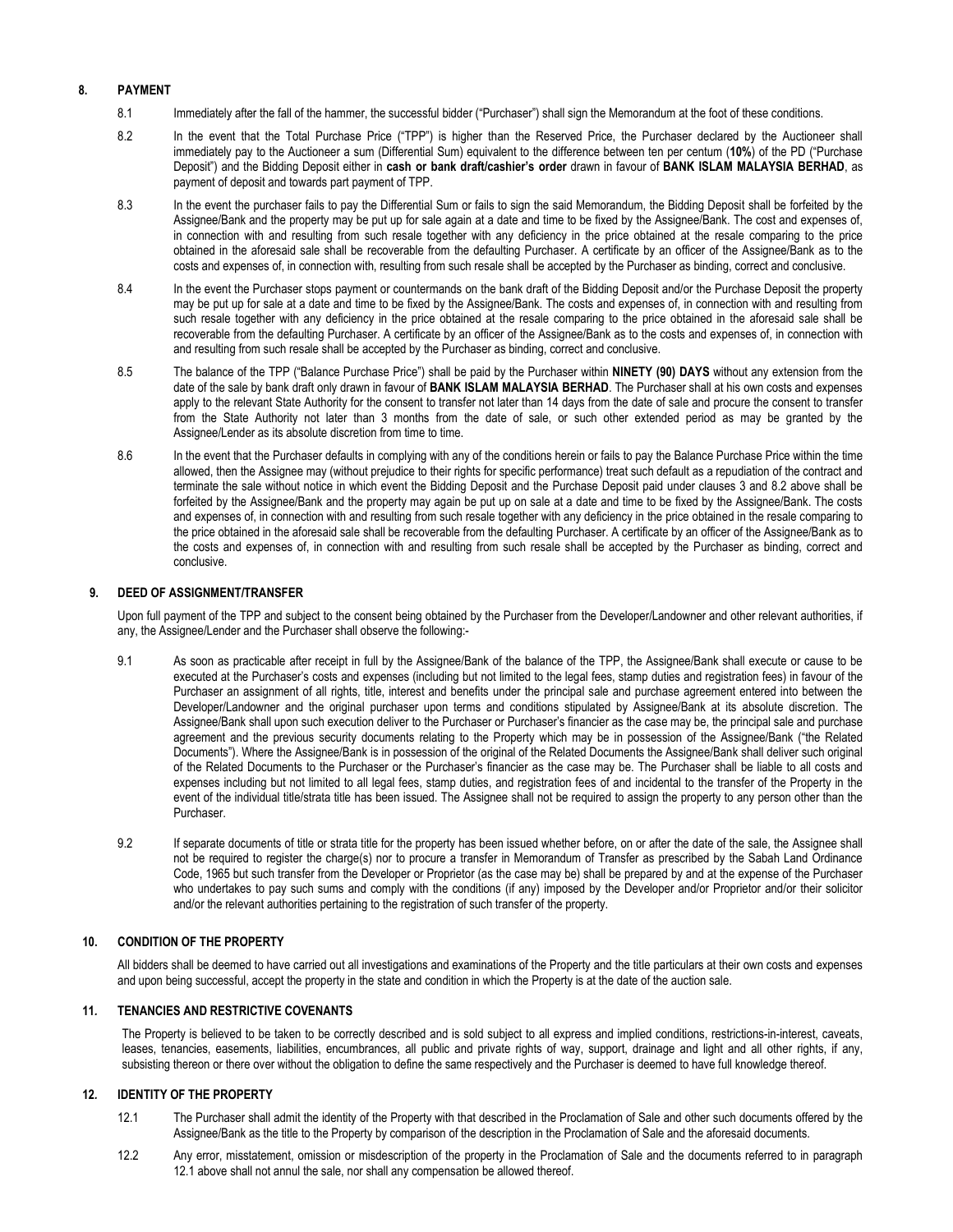#### **13. RISK OF PROPERTY**

- 13.1 As from the time of the sale, the property shall be at the sole risk of the Purchaser as regards to loss or damaged of whatsoever nature or howsoever occurring including by fire or other accident, state of cultivation, non-occupation or otherwise.
- 13.2 The Purchaser shall be deemed to have inspected and investigated the condition of the property as is where is and shall raise no requisition or objection thereon or thereto. No representation warranty or undertaking whatsoever is made or should be implied as to whether or not the property complies with any relevant by-laws or legislation. The Purchaser shall take the property as is where is and shall not require the connection of water, electricity or other utilities thereto or the removal of any rubbish thereat. The fact (if such be the case) that the property or renovations thereat may contravene building by-laws or legislation shall not annul the sale or entitle the Purchaser to rescind the sale or claim damages or diminution in price.
- 13.3 Upon the fall of the hammer, all risks of the property shall pass to the Purchaser who shall at his own costs insure the same against damages by fire and usual perils
- 13.4 The Assignee makes no representation as to the ownership of furniture fittings and fixtures situated at the property, which items may be on hire purchase, lease or deferred sale from third parties. In such cases the Assignee accepts no liability for any payments, which may be outstanding in respect thereof and the property, is sold subject thereto.

#### **14. QUIT RENTS ETC.**

Any arrears of **maintainence charges, quit rent and assessments**, due and payable in respect of the property to any relevant authority or the Developer or Proprietor or relevant third parties up to the date of sale shall be paid out of the purchase money and any such sums due and payable after the date of sale shall be borne by the Purchaser.

- 14.1 The Purchaser shall within three (3) months from the date of auction sale notify the Assignee/Bank of any arrears of **maintainence charges, quit rent and assessments** excluding utilities bills which is due to any relevant authority or the developer up to date of the auction sale failing which the Assignee/Bank shall not be held liable for any claim (s) thereof. The Assignee/Bank, upon receipt of the request for extension in writing from the purchaser, may in its absolute discretion extend the notification period for a further thirty (30) days.
- 14.2 The Purchaser shall bear and pay all fees and expenses including but not limited to all legal fees, stamp duty and registration fees in connection with, incidental to or pursuant to the Assignment and all other documents necessary for affecting the transfer or assigning the beneficial ownership in the property to the Purchaser.
- 14.3 The Assignee/Bank shall not be liable to make payment or to deduct from the proceeds of sale any outstanding utilities bills relating to the property namely administrative fees, sinking fund, fire insurance, telephone, water, electricity, gas, sewerage charges or any other utilities.

#### **15. CONSENT**

It shall be the responsibility of the Purchaser to apply for consent from the Developer/Landowner and other relevant authorities, if any in respect of the sale and all fees, charges and expenses including administrative fees and/or legal fees in connection with or incidental to the application and/or endorsement of the assignment and/or the transfer of the property by the Developer/Proprietor shall be borne by the Purchaser. The Purchaser undertakes to keep the Assignee and/or their solicitors informed of progress of such applications.

#### **16. SALE BEING SET ASIDE OR CONSENT NOT BEING OBTAINED**

- 16.1 In the event of the sale being set aside for any reason whatsoever by the Assignee or by an Order of Court or consent not being obtained from the Developer/Landowner and/or other relevant authorities (other than for reasons attributable to any act of default or omission by the Purchaser) on the expiry of the time period prescribed for completion, then the Assignee is absolutely entitled to terminate the sale by giving the Purchaser written notice thereof, in which case:
	- a) if in the meanwhile the Purchaser has entered into possession of the property, then the Purchaser is liable at his own costs to reinstate the property to the original condition as at the auction sale, and thereafter peaceably to yield up vacant possession of the property to the Assignee within 7 days upon service of the notice terminating the sale; and
	- b) the costs/expenses reasonably incurred by the Assignee in connection with the sale, as well as the costs to reinstate damage (if any) to the property caused by the Purchaser in possession thereof shall be deducted and set-off against the Deposit or TPP and thereafter the residue (if any) shall be refunded to the Purchaser free of interest. For this purpose a certificate signed by any officer of the Assignee certifying the amount of such expenses or costs shall be deemed final/conclusive and binding upon the Purchaser.
- 16.2 In the event of consent not being obtained from the Developer/Landowner and/or other relevant authorities due to the act of default or omission by the Purchaser, the Assignee/Bank shall be entitled to forfeit the Bidding Deposit and the Purchaser Deposit paid pursuant to Clauses *3* and *8.2* above.

#### **17. VACANT POSSESSION**

The Purchaser after the payment of the TPP shall at his own costs and expenses take possession of the Property without any obligation on the part the Assignee/Bank to give vacant possession. In the event of circumstances existing, which prevent entry or occupation by the Purchaser, such circumstances shall not annul the sale or entitle the Purchaser to rescind the contract or claim reduction in the price or for damages.

#### **18. TIME OF THE ESSENCE**

Time wherever mentioned herein shall be the essence of these conditions.

#### **19. TRANSLATIONS**

In the event of any discrepancy, misstatement, omission or error appearing in the various translations on the particulars and condition herein, the English version shall prevail.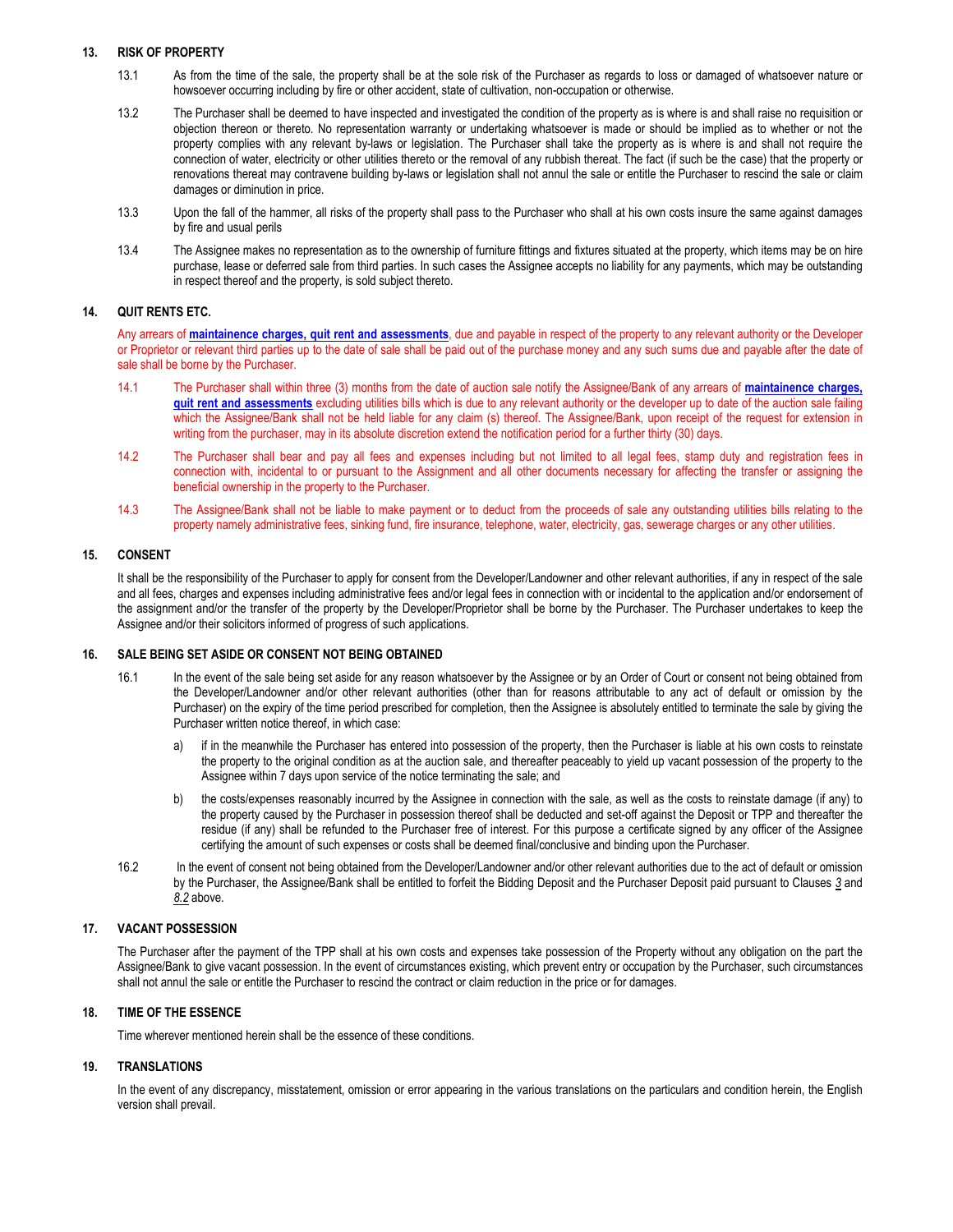#### **20. ASSIGNMENT OF RIGHTS, TITLE, INTEREST AND BENEFITS**

The Purchaser shall not without the written consent of the Assignee/Bank, Developer/Landowner and/or the relevant authorities be entitled to assign his rights, title, interest and benefits under the Certificate of Sale made pursuant hereto or the **Principal Sale and Purchase Agreement** entered between the Developer/Landowner and the original Purchaser before the property has been duly assigned or transferred to him by the Assignee/Bank. The Assignee/Bank's decision to grant the consent or otherwise shall be in its absolute discretion and shall not be questioned.

#### **21. ENCROACHMENT/ACQUISITION**

The Assignee/Bank has no notice or knowledge of any encroachment or that the Government or any other authority has any immediate intention of acquiring the whole or any part of the property for roads or any improvement schemes and if such encroachment shall be found to exist or if the Government or any local authority has any such intention, the same shall not annul the sale nor shall any abatement or compensation be allowed in respect thereof.

#### **22. AMBIGUITY / INCONSISTENCY**

In event of ambiguity or inconsistency in the interpretation of these conditions of sale, such ambiguity or inconsistency shall be resolved in favour of the Assignee's and the Assignee's interpretation shall prevail and binding on the Purchaser.

#### **23. GENERAL**

The Purchaser is treated as buying with full knowledge of the related Documents whether or not such inspection occurs and shall raise no objection or requisition regarding the contents thereof. The Purchaser shall admit the identity of the property purchased by him with that described in the Related Documents without requiring any further proof. The Assignee shall not be required to explain or remedy any discrepancy or omission discovered in the Related Documents. No representation warranty or undertaking whatsoever is made or should be implied as to the authenticity of the Related Documents, and no objection or requisition shall be raised as to loss of the original(s), or the failure to stamp documents or insufficient duty paid thereon, or failure to register any instruments.

#### **24. GOVERNMENT TAXES and/or STATUTORY/REGULATORY IMPOSED CHARGES, FEES ETC**

#### a. For the purpose of this Clause :

**"Tax"** means any present or future, direct or indirect, Malaysian or foreign tax, levy, impost, duty, charge, fee, deduction or withholding of any nature, that is imposed by any Appropriate Authority, including, without limitation, any consumption tax such as the **sales and services tax ("SST")** and other taxes by whatever name called, and any interest, fines or penalties in respect thereof.

"Appropriate Authority" means any government or taxing authority.

- b. The purchase price and all other monies to be paid by the Purchaser to the Assignee/Bank under this Agreement, including any amount representing reimbursements to be paid by the Purchaser to the Assignee, is exclusive of any Tax, and shall be paid without any set-off, restriction or condition and without any deduction for or on account of any counterclaim or any deduction or withholding.
- c. In the event the Purchaser is required by law to make any deduction or withholding from the purchase price and/or all other monies payable to the Assignee/Bank under this Agreement in respect of any Tax or otherwise, the sum payable by the Purchaser in respect of which the deduction or withholding is required shall be increased so that the net purchase price and/or the net amount of monies received by the Assignee/Bank is equal to that which the Assignee/Bank would otherwise have received had no deduction or withholding been required or made.
- d. The Purchaser shall in addition to the purchase price and all other monies payable, pay to the Assignee/Bank all applicable Tax at the relevant prevailing rate and/or such amount as is determined by the Assignee/Bank to cover any Tax payments/liabilities/obligations in connection therewith, without any set-off, restriction or condition and without any deduction for or on account of any counterclaim or any deduction or withholding, apart from any Taxes which may be required under any laws to be paid by the Purchaser directly to any Appropriate Authority, which the Purchaser shall remit directly to the Appropriate Authority .
- e. If at any time an adjustment is made or required to be made between the Assignee/Bank and the relevant taxing authority on account of any amount paid as Tax as a consequence of any supply made or deemed to be made or other matter in connection with this agreement by the Assignee/Bank, a corresponding adjustment may at the Assignee/Bank's discretion be made as between the Assignee/Bank and the Purchaser and in such event, any payment necessary to give effect to the adjustment shall be made.
- f**.** All Tax as shall be payable by the Purchaser to the Assignee/Bank as herein provided shall be paid at such times and in such manner as shall be requested by the Assignee/Bank.
- g. The Purchaser hereby agrees to do all things reasonably requested by the Assignee/Bank to assist the Assignee/Bank in complying with its obligations under any applicable legislation under which any Tax is imposed. In the event a new Tax is introduced and such Tax is required to be charged on the transaction contemplated in this Agreement, the Purchaser agrees to provide its fullest cooperation to the Assignee/Bank in assisting the Assignee/Bank in complying with its obligations under the relevant laws.
- h. For the avoidance of doubt, the parties agree that any sum payable or amount to be used in the calculation of a sum payable expressed elsewhere in this agreement has been determined without regard to and does not include amounts to be added on under this clause on account of Tax.
- **25. Online bidders are also bound by online Terms and Conditions contained at [ebid.auctions.com.my](http://www.ebid.auctions.com.my/) in addition to this Conditions of Sale. If there are any conflicts or inconsistencies between the online Terms and Conditions and this Conditions of Sale, the provisions in this Conditions of Sale shall prevail.**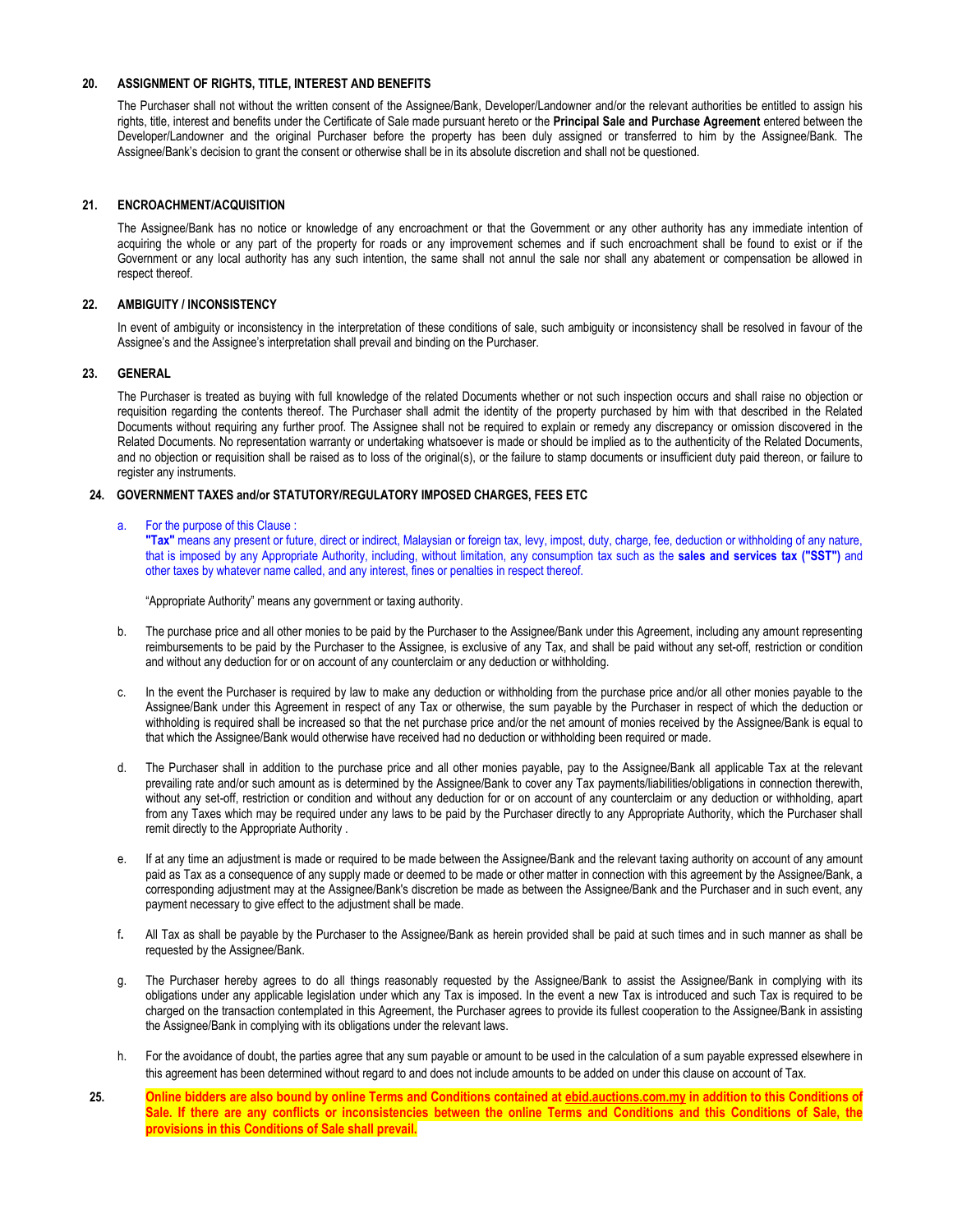# **CONTRACT**

**MEMORANDUM:-** At the sale by Public Auction held this day 24<sup>th</sup> day of May, 2022 of the property comprised in the foregoing particulars that is to say the right title interest and benefits to the said property pursuant to the **Sale and Purchase Agreement dated 10th day May, 2001** and made between **Eurotra Sdn Bhd** (The Developer) and **Wong Siew Guen @ Nirah Wong & Wong Chen Nam @ Mohsin Wong** (The Owners) and **Stephen Bin Majin** (The Purchaser) in relation to the property identified as **Developer's Parcel Unit No. T2-1, Block T, 1st Floor, Phase B, Melinsung Summer Bay Resort Apartment, Sabah** and bearing postal address of **Lot No. T2-1, First Floor, Block T, Melinsung Summer Bay Resort Apartments Phase B, Papar, Sabah** developed by **Eurotra Sdn Bhd**, the highest bidder stated below has been declared as the Purchaser of the said property for the sum of **RM\_\_\_\_\_\_\_\_\_\_\_\_\_\_\_\_\_\_\_\_\_** who has paid to the Solicitors abovenamed the sum of **RM\_\_\_\_\_\_\_\_\_\_\_\_\_\_\_\_\_\_\_\_\_\_\_\_\_** by way of deposit and agrees to pay the balance of the purchase money and complete the purchase according to the conditions aforesaid. The said Auctioneer hereby confirms the said purchase and the Solicitors acknowledge receipt of the said deposit.

| <b>PURCHASER'S PARTICULARS: -</b> | <b>PURCHASE MONEY</b> | RM        |
|-----------------------------------|-----------------------|-----------|
|                                   | <b>DEPOSIT MONEY</b>  | <b>RM</b> |
|                                   | <b>BALANCE DUE</b>    | <b>RM</b> |

**\_\_\_\_\_\_\_\_\_\_\_\_\_\_\_\_\_\_\_\_\_\_\_\_\_\_\_\_\_\_\_\_\_\_\_\_\_\_\_\_\_\_\_ \_\_\_\_\_\_\_\_\_\_\_\_\_\_\_\_\_\_\_\_\_\_\_\_\_\_\_\_\_\_\_\_\_\_\_\_\_\_\_\_\_**

**ADDRESS**

**\_\_\_\_\_\_\_\_\_\_\_\_\_\_\_\_\_\_\_\_\_\_\_\_\_\_\_\_\_\_\_\_\_\_\_\_\_\_\_\_\_\_\_**

**\_\_\_\_\_\_\_\_\_\_\_\_\_\_\_\_\_\_\_\_\_\_\_\_\_\_\_\_\_\_\_\_\_\_\_\_\_\_\_\_\_\_\_**

**\_\_\_\_\_\_\_\_\_\_\_\_\_\_\_\_\_\_\_\_\_\_\_\_\_\_\_\_\_\_\_\_\_\_\_\_\_\_\_\_\_\_\_**

**\_\_\_\_\_\_\_\_\_\_\_\_\_\_\_\_\_\_\_\_\_\_\_\_\_\_\_\_\_\_\_\_\_\_\_\_\_\_\_\_\_\_\_**

**\_\_\_\_\_\_\_\_\_\_\_\_\_\_\_\_\_\_\_\_\_\_\_\_\_\_\_\_\_\_\_\_\_\_\_\_\_\_\_\_\_\_\_ \_\_\_\_\_\_\_\_\_\_\_\_\_\_\_\_\_\_\_\_\_\_\_\_\_\_\_\_\_\_\_\_\_\_\_\_\_\_\_\_\_\_\_\_\_\_\_\_\_ SIGNATURE OF PURCHASER(S)/AUTHORISED AGENT**

**SOLICITOR'S FOR THE ASSIGNEE LICENSED AUCTIONEER M/S ANTIN ZAKARIA & RAUF**  NAME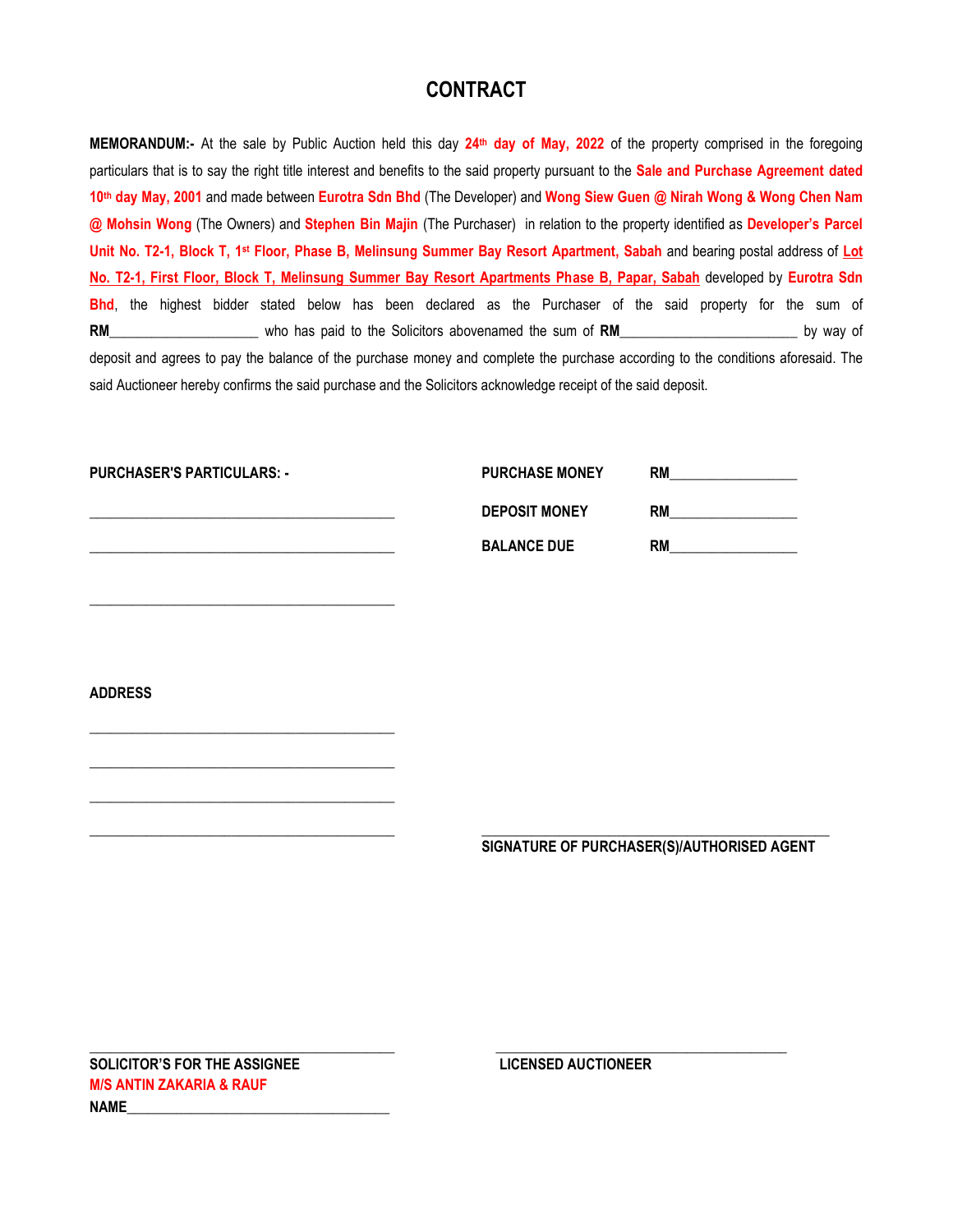# **ONLINE PUBLIC AUCTION TERMS AND CONDITIONS**

The Terms and Conditions specified herein shall govern all users of **[ebid.auctions.com.my.](http://www.auctions.com.my/)** (**PAH Website**)

#### **IMPORTANT**

**These terms and conditions apply to all online bidding at auction sales conducted by or in conjunction with BANK ISLAM MALAYSIA BERHAD ("Online Public Auction"). By registering to participate, bidding or purchasing in a BANK ISLAM MALAYSIA BERHAD auction sale via Online Public Auction, you expressly agree to be bound by these terms and conditions in full.**

#### **1. REQUIREMENT ON ELIGIBILITY AND REGISTRATION OF E-BIDDERS**

- 1.1. Any interested party who intend to participate in the online public auction ("E-Bidders") auction can register as a user by logging onto **PAH Website**
- 1.2. To participate in the online public auction, the party shall:
	- a) be an individual: 18 years and above, of sound mind and not a bankrupt;
	- b) be a corporate body: incorporated under the laws of Malaysia and must not be in liquidation and be able to take, fulfil and perform all necessary actions, conditions and matters (including obtaining any necessary consents) in terms of law to enable E-bidders to participate in the public auction and complete the purchase in the event of successful bid.
- 1.3. To register as a user, a party is required to submit/upload the following documents through **PAH Website**:
	- a) Individual: Photocopy of NRIC/Passport
	- b) Corporate:
		- Memorandum and Articles of Association/Constitution of company
		- ii) Board of Directors Resolution
		- iii) Form 24, Form 44, From 49 or equivalent under companies Act 2016 or other applicable laws and a duly signed Board of Director's Resolution.
- 1.4. E-Bidders eligibility requirements are also subject to the existing Federal and State legal provisions. Foreign nationals or companies are also advised to take note of restrictions applicable on foreign purchase imposed by the relevant authorities.
- 1.5. E-Bidders only need to register once with true, current and accurate information provided and this registration can be applied for future auctions on **PAH Website.**
- 1.6. E-bidders are responsible to identify the property correctly and to ensure that all the details and description are correct and accurate before bidding.
- 1.7. It is the sole and absolute responsibility of all intending E-Bidders and at the E-Bidders' own costs and expenses, seek and obtain from the Developer and/or the relevant authorities or bodies, all confirmations and/or consents as may be required or as may be applicable in respect of the purchase of the Property and to satisfy themselves on the physical condition of the Property and all matters in connection with the Property prior to the bidding(including and not limited to verifying the identity, particulars, state and condition of the Property and the terms of the conditions and restrictions affecting the Property if any, whether or not the Property is reserved for Bumiputera or Malay Reserved only and/or is a low cost property, and matters relating to the ownership and transfer of the Property, the status of the separate document of title to the Property and its particulars, the liabilities including amounts of outstanding service or maintenance charges owing and other obligations pertaining to the Property and the E-bidders' eligibility and qualification to purchase the Property). E-Bidders shall be deemed to have full knowledge of all of the matters aforesaid. The Auctioneer,the Assignee/Bank, the Assignee/Bank's solicitors, **PAH website** and their respective agents or servants do not in any way make representation or warranty in respect of any of the aforesaid and shall not in any way be responsible or liable to the E-Bidders in respect of any of the aforesaid.
- 1.8. The registration of an individual or company as an E-Bidder on the **PAH website** shall not be construed as approval of eligibility of the intended bidder to conclude the auction sale.

#### **2. ONLINE PUBLIC AUCTION PROCESS**

- 2.1. E-Bidders may browse through the **PAH Website** and select the properties they wish to bid online.
- 2.2. By proceeding with the bid in the Auction, the E-Bidders are deemed to have agreed and accepted the **PAH Website** Terms and Conditions.
- 2.3. The Terms and Conditions shall be read together and formed part of the Conditions of Sale attached to the Proclamation of Sale which is uploaded on **PAH Website** and shall be deemed to have been read and agreed upon by the registered E-Bidders prior to bidding. In the event of any inconsistency between the Online Terms and Conditions stated herein and the Conditions of Sale attached to the Proclamation of Sale, the Conditions of Sale attached to the Proclamation of Sale shall prevail.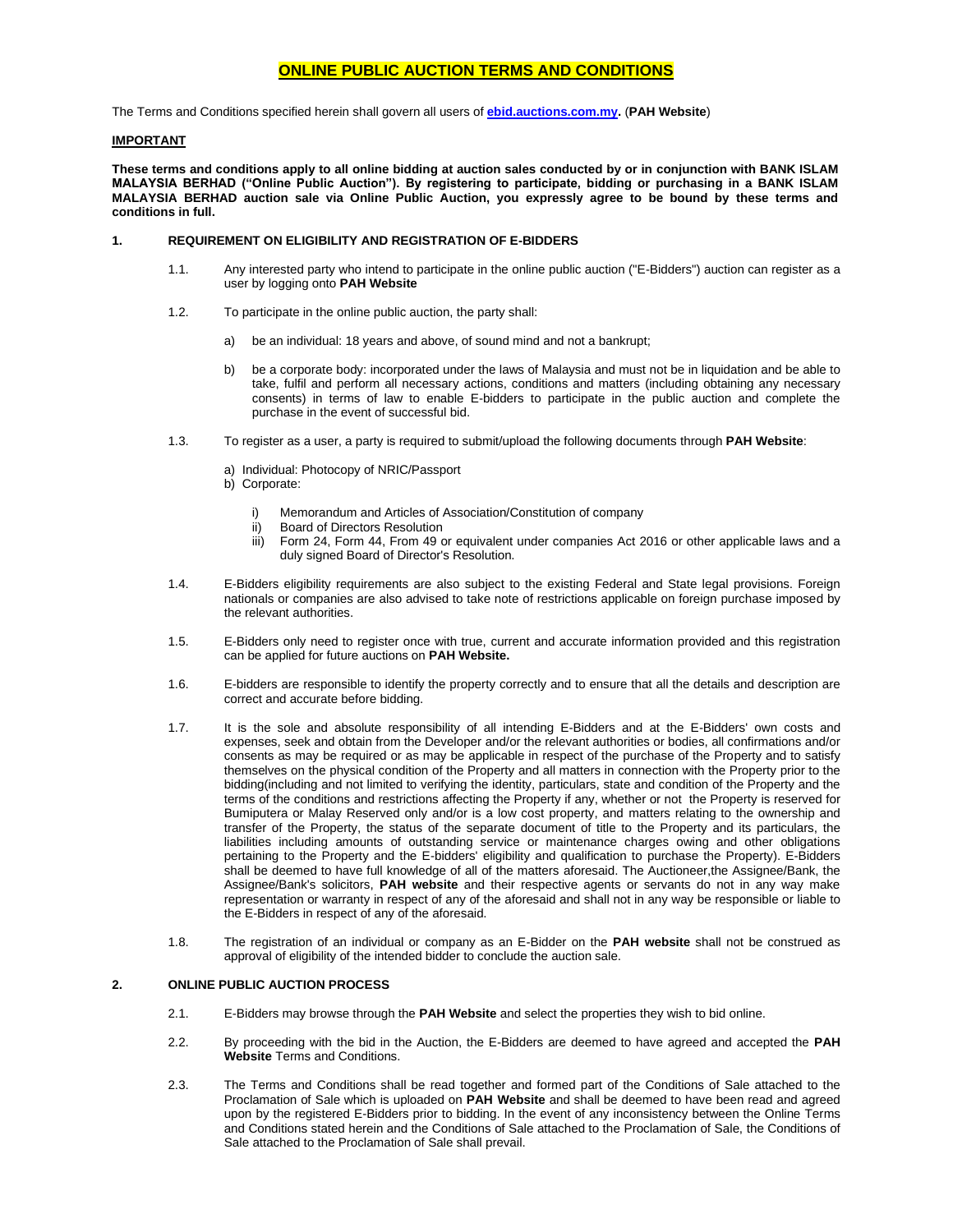- 2.4. E-Bidders must make a necessary deposit payment as required under the Conditions of Sale attached to the Proclamation of Sale i.e. **10%** of the reserve price. Payment of the Required Deposit must be made via an local bank online transfer to **OCBC Bank (Malaysia) Berhad** in favour of **PROPERTY AUCTION HOUSE SDN BHD Account No: 7011520709**. Evidence of the transfer must be uploaded and submitted at the time of registration.
- 2.5. E-bidders are required to complete the registration process by submitting the relevant details and uploading the relevant documents including evidence of payment of the Required Deposit onto **PAH website** latest by **12.00 noon**, at least **one (1) working day** before the auction date.
- 2.6. Registration of Bidders shall be subject to verification and approval of the **PAH Website** and subject further the Required Deposit payment being cleared by the bank. Approval may take at least **one (1) working day** and any improper, incomplete registration or late registration may be rejected at the sole discretion of the **PAH website**. Neither **PAH Website**, its agents and/or representatives bear any responsibilities or assumes any liability in the event that the registration of an E-bidders is rejected and/or delayed for any reasons whatsoever. In the event that the registration is rejected, the deposit paid (if cleared by the bank) shall be refunded to the same bank account from which the deposit transfer was made within **two (2) working days**.
- 2.7 E-Bidders wishing to authorise any person to execute the Memorandum of Sale upon successful bidding shall do so by furnishing a proper Letter of Authorisation and a copy of the person's NRIC.
- 2.8 Upon approval and verification by **PAH website** and subject to the Required Deposit being cleared by the bank, the registered E-Bidder will receive a notification via an e-mail on their successful registration and allowing the registered E-Bidders to bid for their intended property on the auction day.
- 2.9. E-bidding may be done via a computer, smart phone and any device with internet connection.

#### **3. Bidding Process**

- 3.1. Bidding shall generally commence based on the sequence of the lot being shown on the **PAH Website**. However the Auctioneer has the right to vary the sequence without having to give prior notice to the intended bidders.
- 3.2. It shall be the responsibilities of the E-bidders to login through **PAH website** to wait for the turn to bid for the property lot in which they intend to bid.
- 3.3. The Auctioneer has the discretion to set a new reserve price in the event that there is more than one (1) registered bidder.
- 3.4. The amount of incremental bid will appear on the website prior to the commencement of the auction.
- 3.5. Registered online Bidders shall start bidding online by pressing the **BID Button** using their own gadgets with internet connection. If your bid is the highest, it will be denoted by a **Green Coloured Box** otherwise it will be a **Red Coloured Box** The highest bid shall flash 10 seconds (subject to change) interval for four (4) times " **Calling Once**, **Calling Twice, Last Call** and **Sold**". E-bidders may submit their bid at any of these stages of biddings by pressing the **BID button**. The successful bidder's bid will be denoted by a green coloured screen. The highest bidder shall be declared as the successful purchaser upon the fall of the hammer.
- 3.6. In the event that there is no bid after forty(40) seconds from the time of commencement of the auction, the auction shall be aborted.
- 3.7. Any bid once entered by the registered online E-bidders shall be binding and the bid shall not be withdrawn or retracted in any manner whatsoever after the fall of the hammer.
- 3.8. Both the successful and unsuccessful bidders will be notified by the Auctioneer through the website and also via E-mail where further directions are given in order to conclude the sale of the auction property.
- 3.9. In the event of any dispute, the decision of the Auctioneer shall be final and binding on all bidders.
- 3.10. Unsuccessful E-bidders shall have the deposit refunded to the same bank account from which the deposit transfer was made within **two (2) working days** from the date of auction.
- 3.11. The information shown and/or prompted on the screen handled by the PAH website in regards to the auction in particular the increment of the bidding price during the bidding process and the declaration of the successful bidder shall be final and conclusive.

#### **4. POST ONLINE PUBLIC AUCTION PROCEDURES**

4.1. Successful E-bidders shall and undertake to sign the Memorandum of Sale at the office of the Auctioneer within 3 working days from the date of auction, failing which the deposit paid will be forfeited to the Assignee bank and the sale will be deemed cancelled/terminated and the property may be put up again for subsequent auction without further notice to the said E-Bidders. The Auctioneer shall send the Memorandum of Sale for stamping and thereafter forward the same together with the required deposit paid under Clause 2.4 above and the differential sum paid under this clause (if any) to the Assignee bank.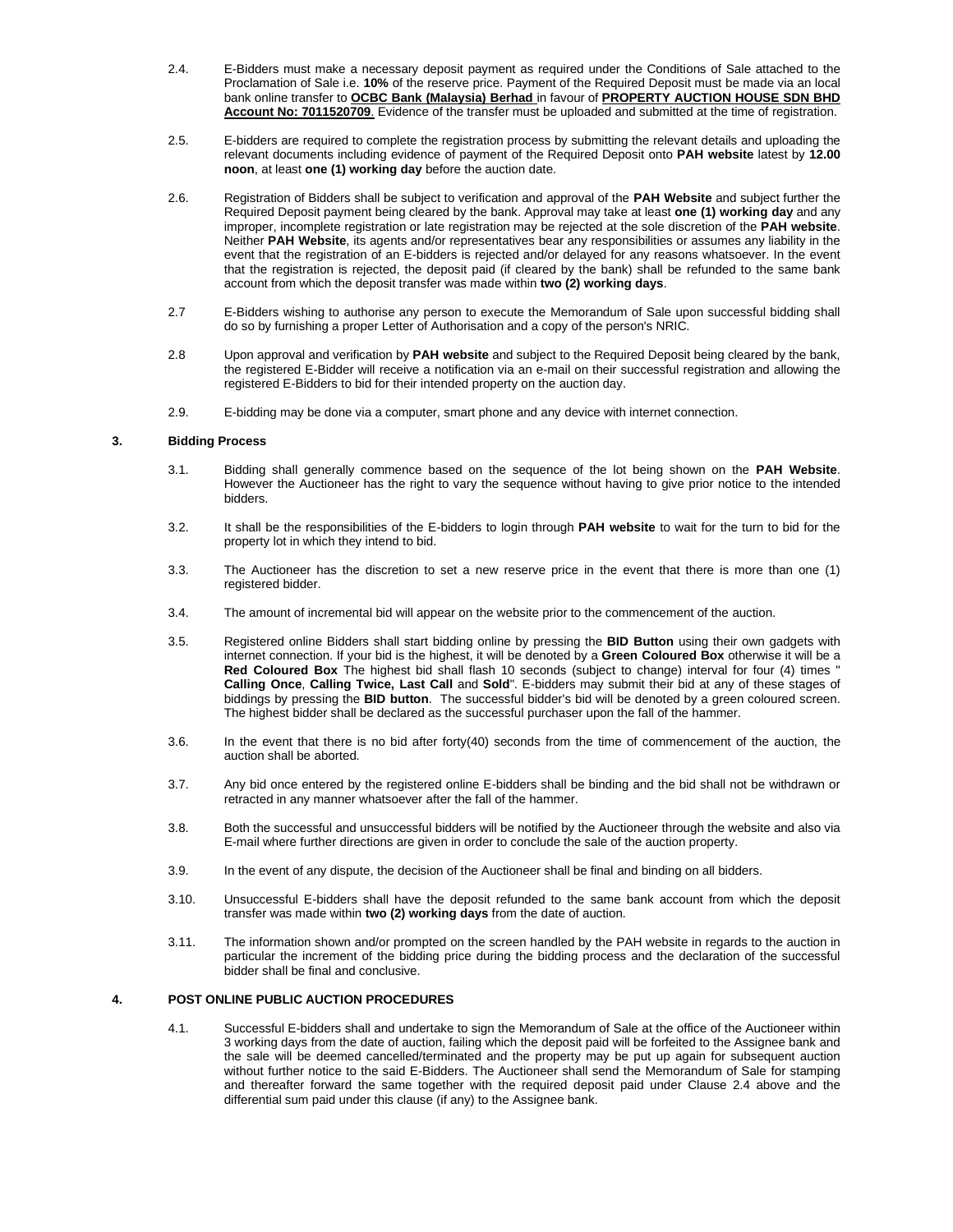- 4.2. Any successful E-bidder who is unable to attend to sign the Memorandum of Sale at the Auctioneer's office may do so by authorising another person to sign the same of his/her behalf by inserting the particulars of the authorised person and furnishing a copy of his/her identity card and also a Letter of Authorisation for this purpose.
- 4.3. In the event that there is inconsistency between the personal details and the documents uploaded in the **PAH Website** and the actual documents produced by the successful bidder, the Auctioneer shall have the right to refuse the successful bidder from signing the Memorandum of Sale and may at its discretion cancel the sale and proceed to put up property up for a new auction and the deposit paid shall be forfeited.
- 4.4. The Memorandum of Sale upon being signed by the Auctioneer, Solicitor for the Assignee bank and the successful Bidder/Authorised agent shall be conclusive evidence of the sale of the property to the successful bidder.

#### **5. OTHER APPLICABLE TERMS & CONDITIONS**

- 5.1. All registered E-bidders at **PAH website** shall undertake to fully comply with the Terms and Conditions herein. In addition all successful E-Bidders shall also be bound by the terms and conditions as stipulated in the Proclamation of Sale.
- 5.2. The Auctioneer may from time to time vary, modify or delete any terms and conditions herein without having to give prior notice to the registered E-bidders.
- 5.3. E-bidders are responsible to ensure that their internet access is in good condition during the whole process of public auction until conclusion thereof. Unsatisfactory internet access may disrupt the bidding made by the E-Bidders.
- 5.4. The Auctioneer or the **PAH Website** shall not be held liable for any disruptions delays, failures, errors, omissions or loss of information due to the unsatisfactory internet access or any online interruption that may howsoever occur during the process of the online public auction at **PAH Website**.
- 5.5. **PAH Website** is owned and operated by **PROPERTY AUCTION HOUSE SDN BHD (PAH).** The E-bidders agree and accept that **PAH** or the Assignee Bank in which **PAH** acts for or their solicitors or any of their respective servants or agents shall not be in any way liable for any claims or loss arising out of the use of the **PAH Website**.

#### **6. GOVERNING LAW**

6.1. The Terms and Conditions contained in the **[ebid.auctions.com.my](http://www.auctions.com.my/)** shall be governed and construed in accordance with the laws of Malaysia and all parties hereby agree to submit to the exclusive jurisdiction of the courts of Malaysia.

#### **7. PERSONAL DATA PROTECTION ACT**

7.1. **PAH** is committed to protecting the privacy, confidentiality and security of all personal data to which it is entrusted.

It has been our policy to ensure your personal information are protected. With the introduction of the Malaysian Personal Data Protection Act 2010 ("PDPA"), we are even committed to ensure the privacy and confidentiality and security of all personal data are protected in line with the PDPA.

We process personal data which you have provided to us voluntarily through our website upon your registration and this includes personal data such as your name, address, NRIC and contact details. In this regards, you have expressly consent to our processing of your personal data.

If you give us personal data or information about another person, you must first confirm that he/she has appointed you to act for him/her, to consent to the processing of his/her personal data and to receive on his/her behalf any data protection notices. We may request your assistance to procure the consent of such persons whose personal data is provided by you to us and you agree to do so. You shall indemnify us in the event we suffer loss and damage as a result of your failure to comply with the same.

We will only retain your personal data for as long as necessary for the fulfilment of the specified purposes or as legislated

- 7.2. E-Bidders shall be responsible for the confidentiality and use of password and not to reveal the password to anyone at any time and under any circumstances whether intentionally or unintentionally.
- 7.3. E-Bidders agree to comply with all the security measures related to safety of the password or generally in respect of the use of the service. In the event that the password is compromised, the E-Bidders shall immediately notify **PAH**.